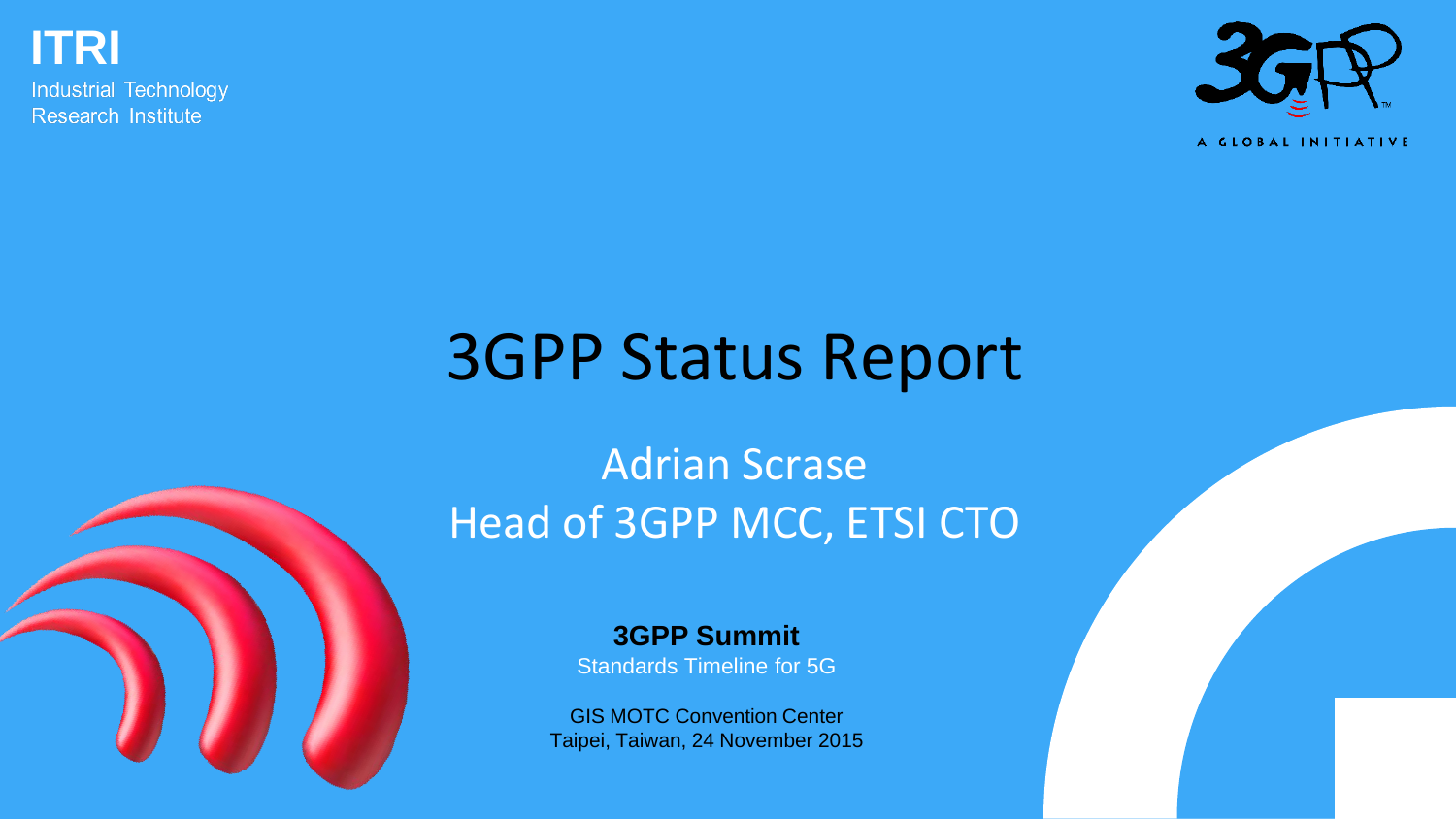





- About the 3rd Generation Partnership Project
- Facts and figures
- Headline stories
- Structural change
- Looking forward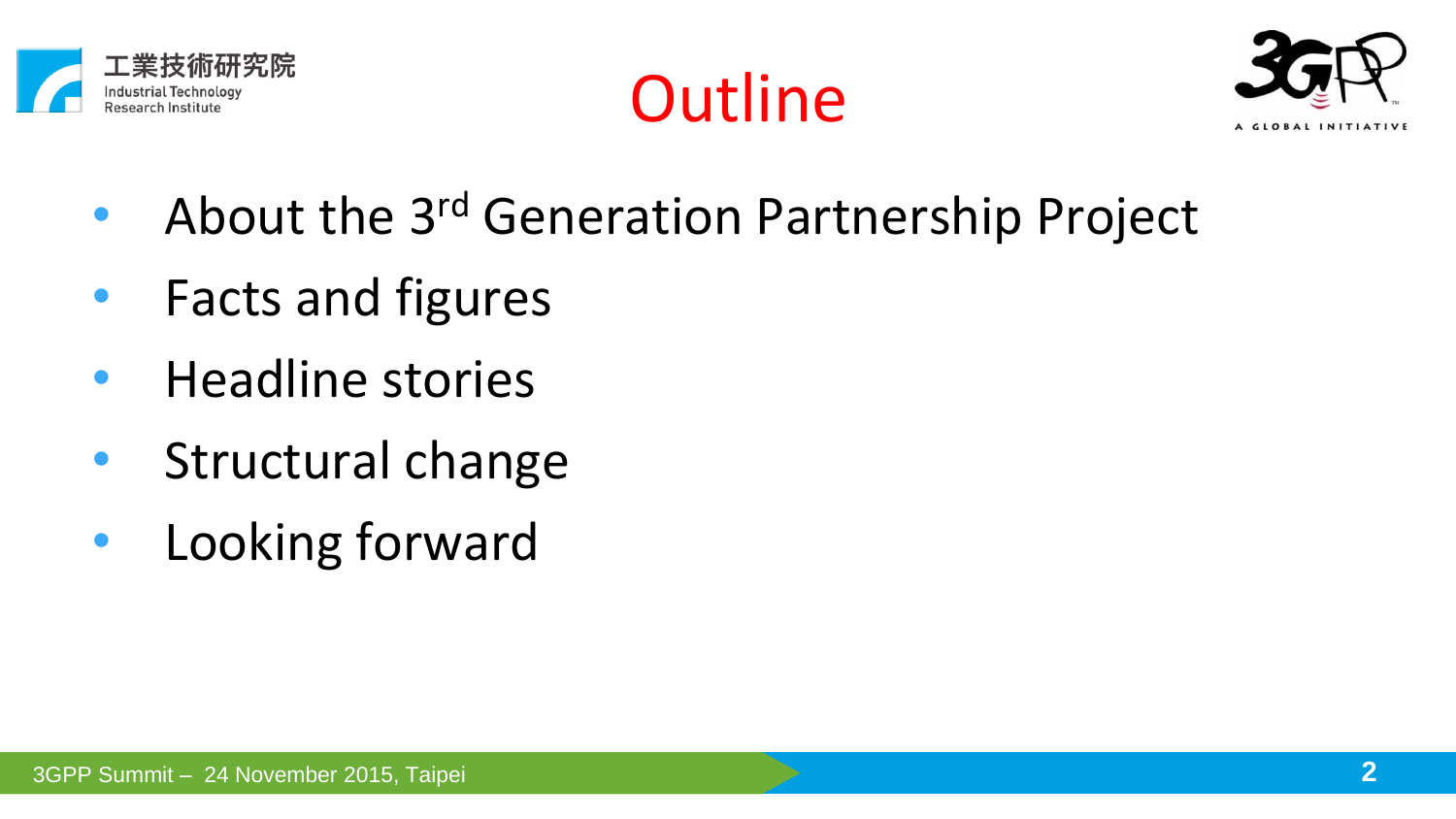

## Partnership



#### **Organizational Partners (SDOs)**  $\widehat{\mathbf{r}}$

- Regional standards organizations:
- ARIB (Japan),

• ETSI (Europe),

- ATIS (USA),
- CCSA (China),
- TTA (Korea),
- TTC (Japan), • TSDSI (India)

#### **Market Representative Partners**  $\widehat{\mathbf{r}}$

- 14 Market partners representing the broader industry:
- 4G Americas,
- COAI (India),
- GSA,
- GSMA,
- IMS Forum.
- InfoCommunication Union (Russia),
- IPV6 Forum,
- MDG (formerly CDG),
- NGMN Alliance,
- Small Cell Forum.
- TCCA,
- TD Industry Alliance,
- TD-Forum,
- UMTS Forum

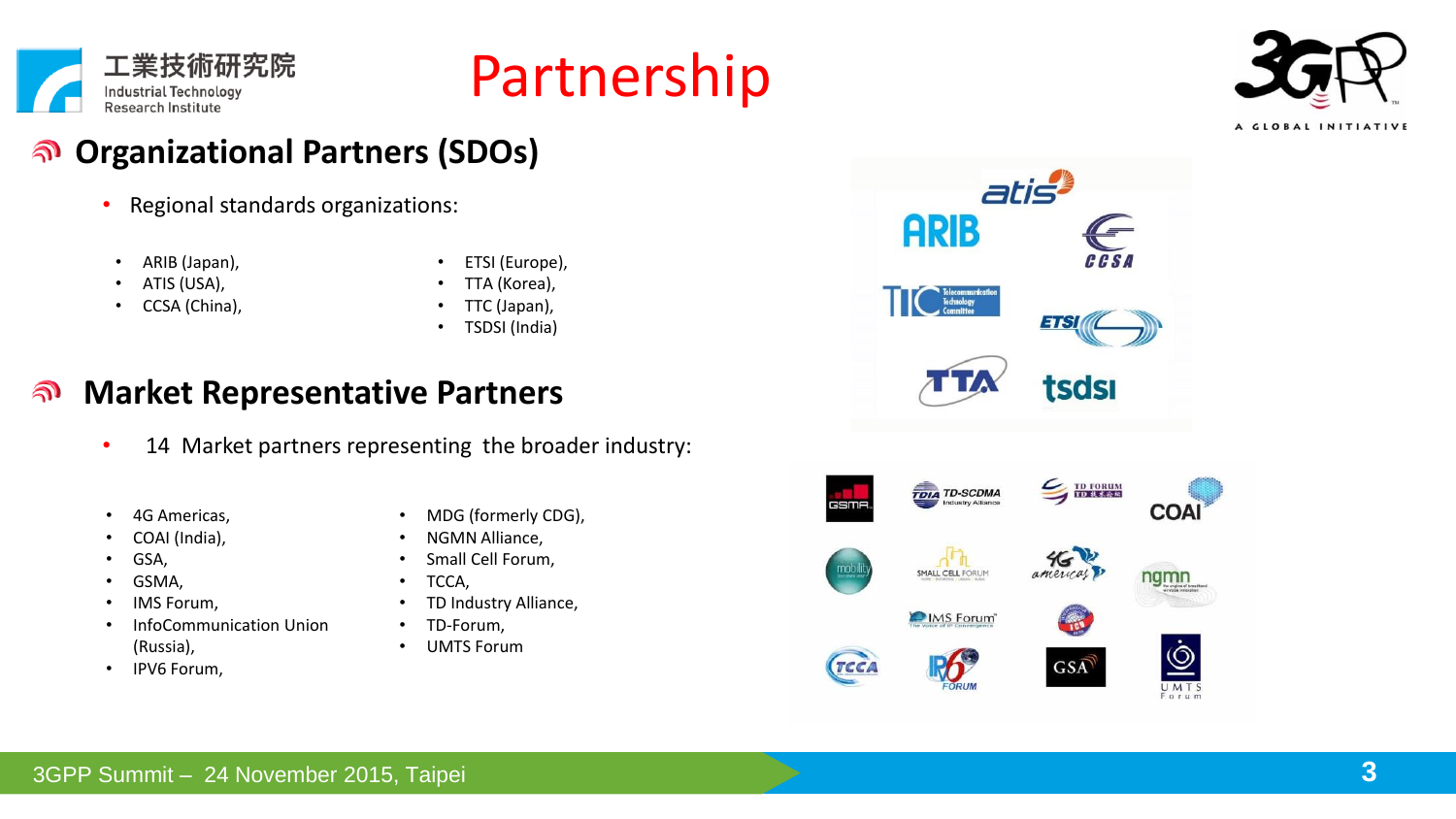### The 3GPP Eco-system

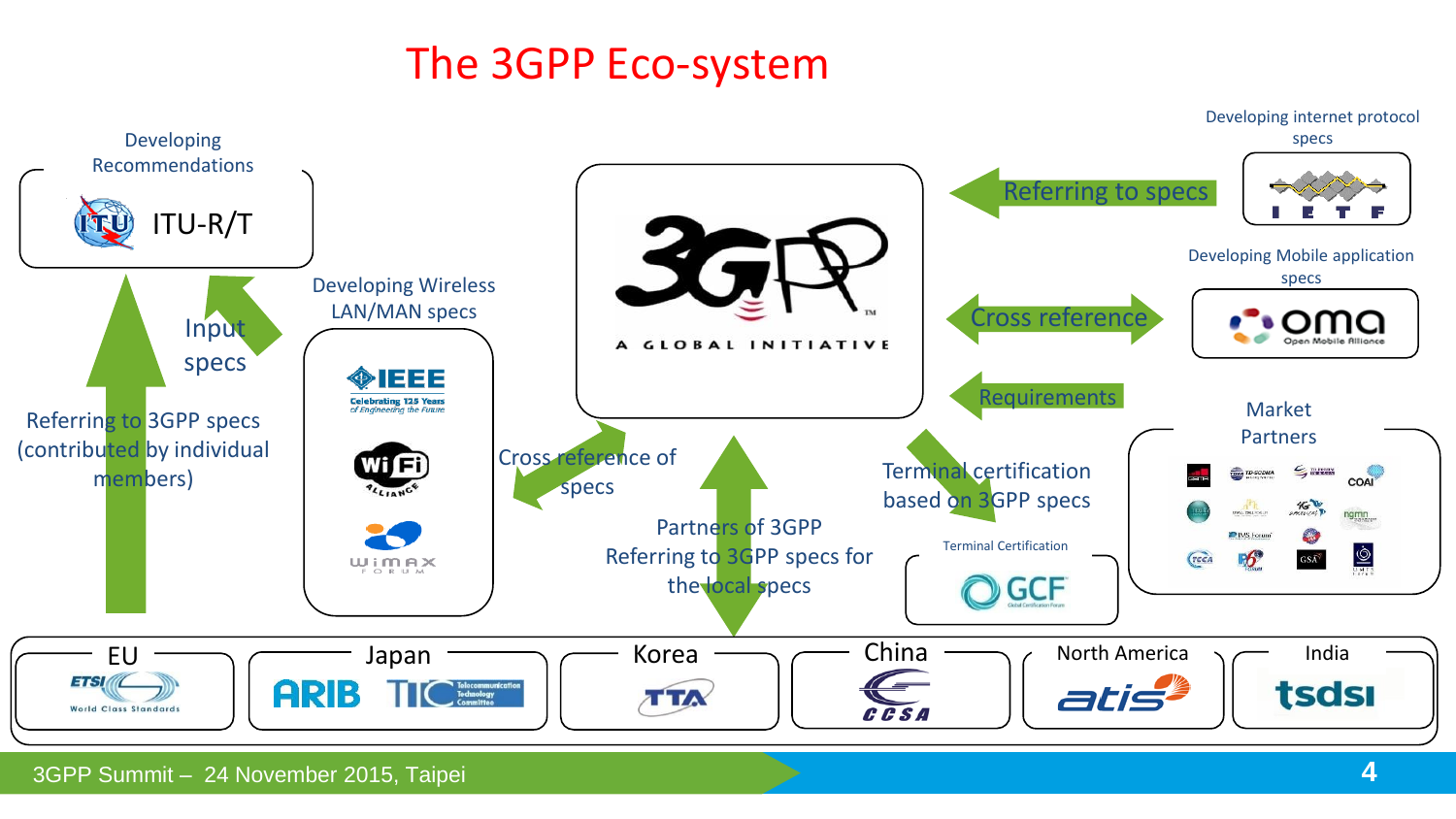



25000



- ~400 Companies from 39 Countries
- 50.000 delegate days per year
- 40.000 documents per year
- 1.200 specs per Release
- New Release every ~18 months



**Participation by Region** 

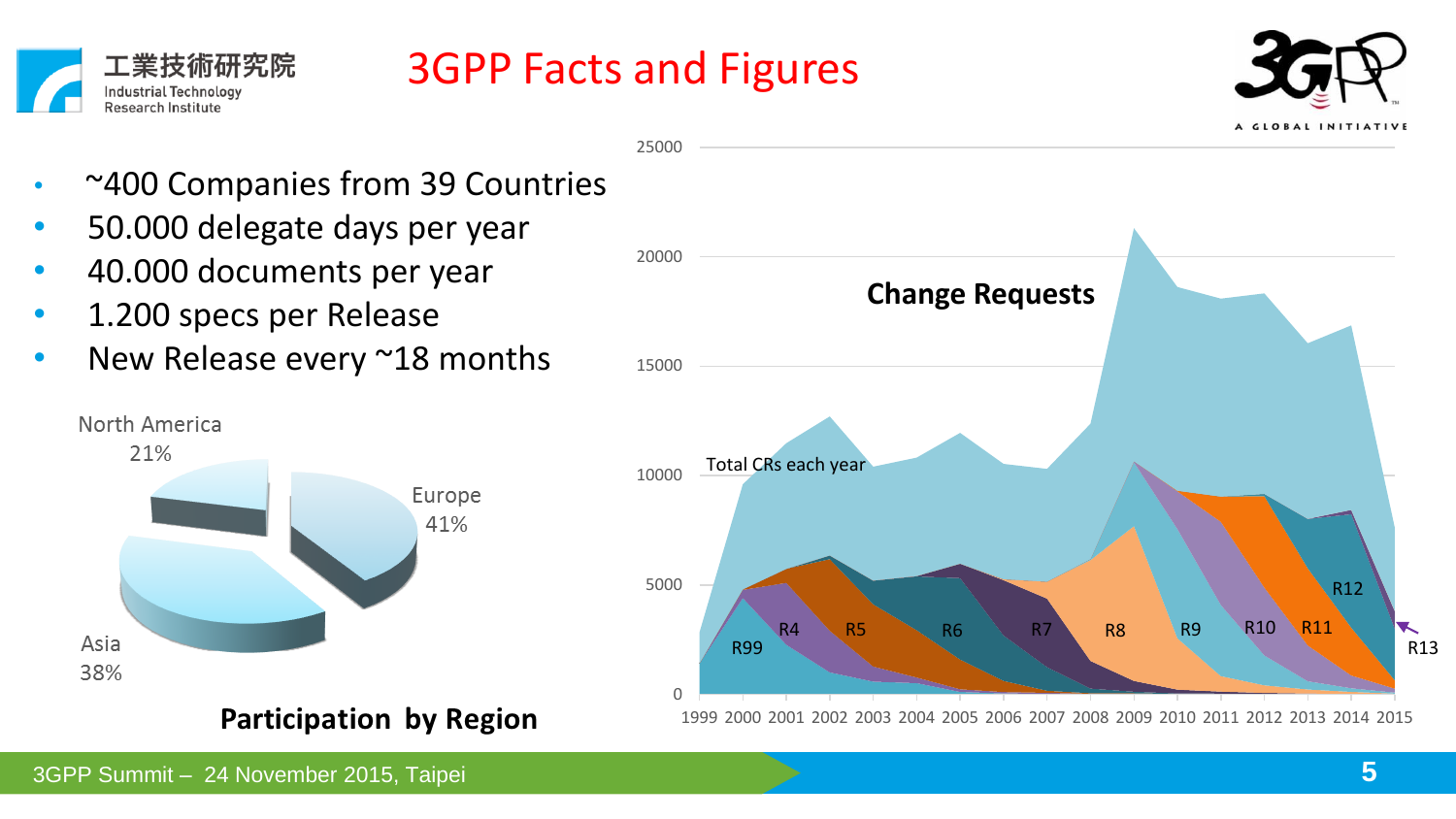





- 3GPP will expand the LTE platform for new services, while improving its efficiency to meet the mobile broadband demand
- At the same time 3GPP has a timeline for the standardization of next generation cellular technology, aka 5G, with the goal to address the expanded connectivity needs of the future
- The success of the Project brings new Opportunities and new Challenges
- These will be discussed during the Summit

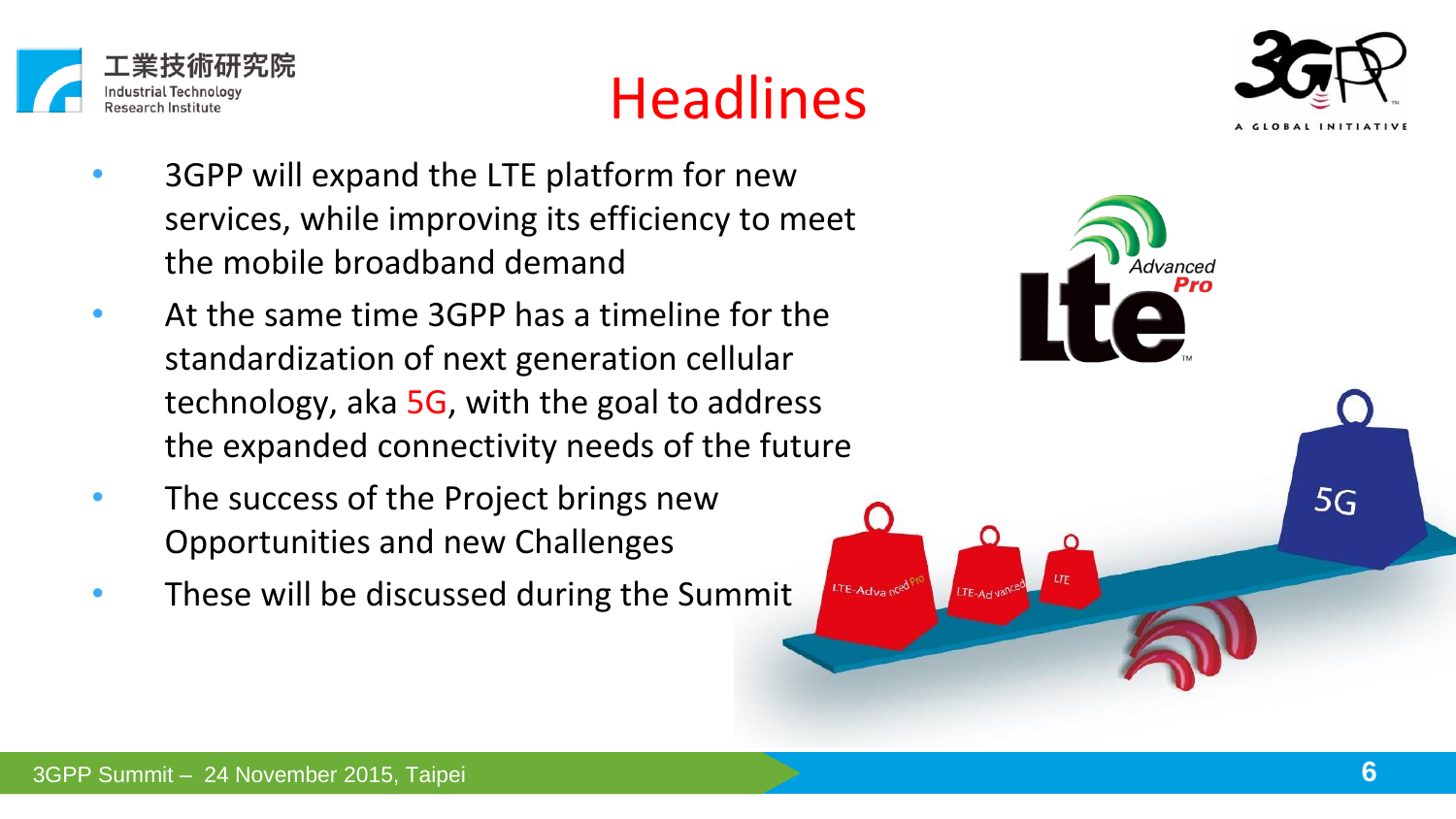

## WG Structure 2016





3GPP Summit – 24 November 2015, Taipei **8**